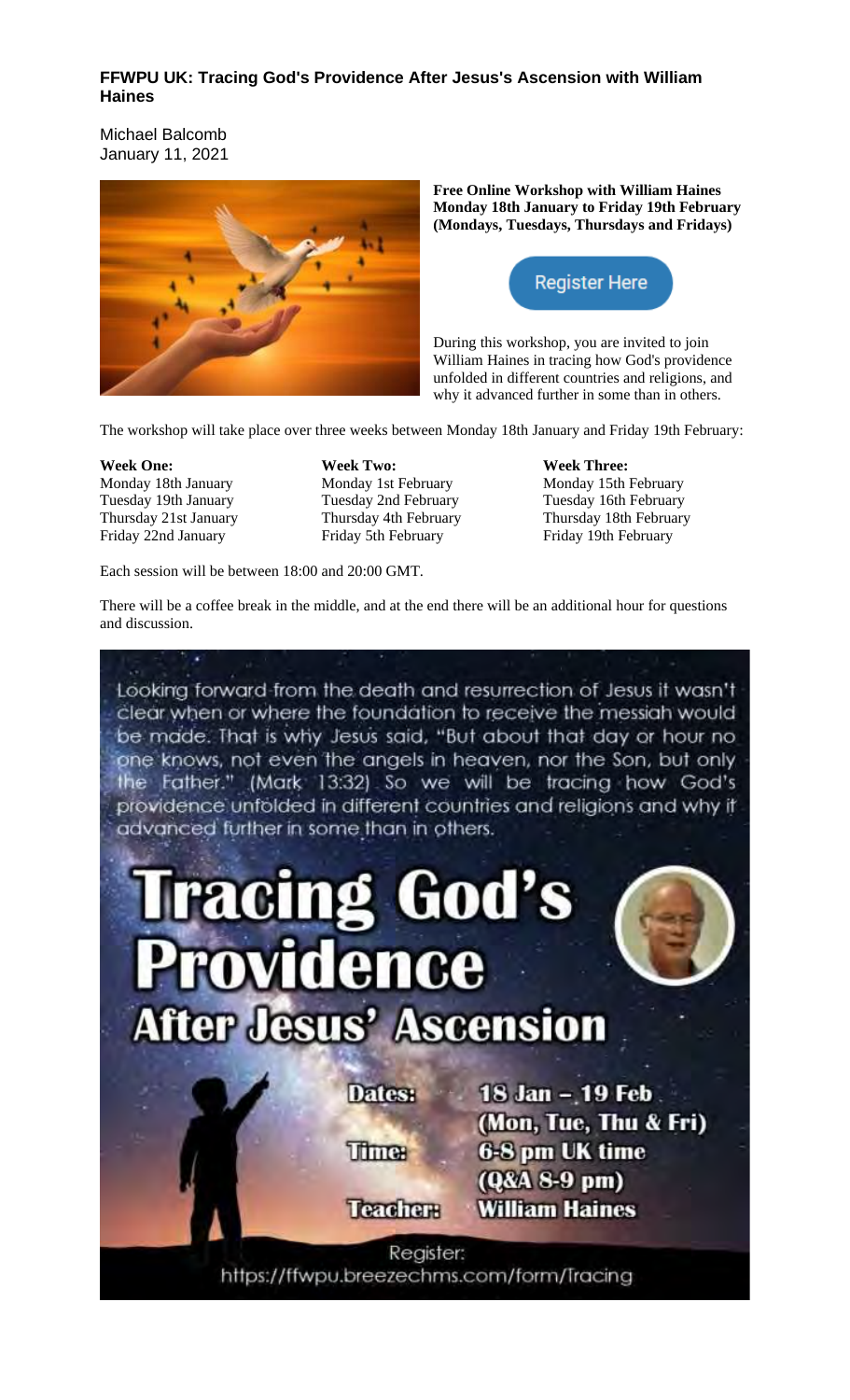# **Tracing God's Providence<br>After Jesus' Ascension**

# Tracing God's Providence After Jesus' Ascension

 $\triangleq$  18:00-20:00 GMT 18 Jan - 19 Feb | Please register to attend this online workshop.

This workshop is hosted by the Education Department of the Family Federation for World Peace and Unification (registered charity 267917)

Looking forward from the death and resurrection of Jesus it wasn't clear when or where the foundation to receive the messiah would be made. That is why Jesus said, "But about that day or hour no one knows, not even the angels in heaven, nor the Son, but only the Father." (Mark 13:32) So William Haines will be tracing how God's providence unfolded in different countries and religions and why it advanced further in some than in others.

This workshop will take place over three weeks between Monday 18th January and Friday 19th January:

#### **Week One**

Monday 18 Jan Tuesday 19 Jan Thursday 21 Jan Friday 22 Jan

## **Week Two**

Monday 1 Feb Tuesday 2 Feb Thursday 4 Feb Friday 5 Feb

#### **Week Three**

Monday 15 Feb Tuesday 16 Feb Thursday 18 Feb Friday 19 Feb

Each session will be between 18:00 and 20:00 GMT.

There will be a coffee break in the middle, and at the end there will be an additional hour for questions and discussion.

#### Name

First Name

Last Name

### Email

*This address will receive a confirmation email*